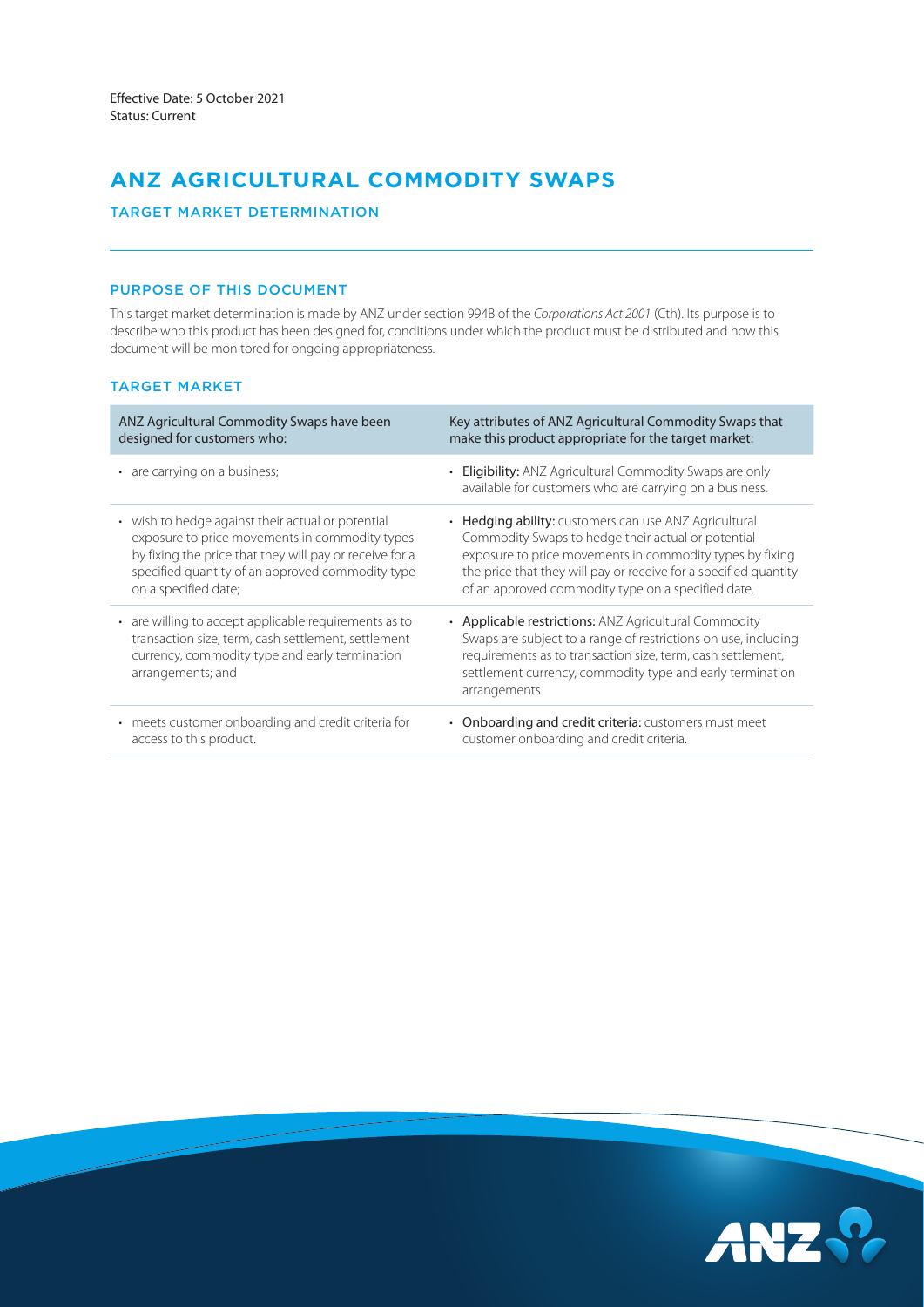# DISTRIBUTION CONDITIONS

ANZ applies the following conditions and restrictions to the distribution of ANZ Agricultural Commodity Swaps so that they are likely to be issued to customers in the target market.

|                             | Condition                                                                                                                                                                                                              | Why do we do this?                                                                                                                                                                                                                                                                                                                                                                                    |
|-----------------------------|------------------------------------------------------------------------------------------------------------------------------------------------------------------------------------------------------------------------|-------------------------------------------------------------------------------------------------------------------------------------------------------------------------------------------------------------------------------------------------------------------------------------------------------------------------------------------------------------------------------------------------------|
| Channel                     | ANZ Agricultural Commodity Swaps can only be issued to<br>customers through the following distribution channels:<br>• ANZ Markets Sales<br>ANZ Agricultural Commodity Swaps cannot be distributed<br>by third parties. | So that ANZ only issues ANZ Agricultural<br>Commodity Swaps to a customer if<br>it receives the customer's application<br>for the product through channels that<br>are subject to appropriate conditions,<br>controls and/or monitoring by ANZ.                                                                                                                                                       |
| Training &<br>Accreditation | ANZ Agricultural Commodity Swaps can only be issued by<br>ANZ to customers by:<br>• authorised ANZ staff.                                                                                                              | So that:<br>• checks are conducted on matters such<br>as qualifications and past conduct for<br>ANZ staff involved in the distribution of<br>ANZ products; and<br>• ANZ staff responsible for issuing<br>products understand the distribution<br>process they are required to comply<br>with when distributing ANZ products,<br>as well as the legislative framework<br>relevant to their activities. |
| <b>Process</b>              | ANZ Agricultural Commodity Swaps can only be issued to<br>customers by:<br>• following ANZ's customer application and assessment<br>process, including making relevant inquiries into the<br>customer's product needs. | So that inquiries are made to determine<br>whether the product meets the needs,<br>financial situation and objectives of the<br>customer.                                                                                                                                                                                                                                                             |